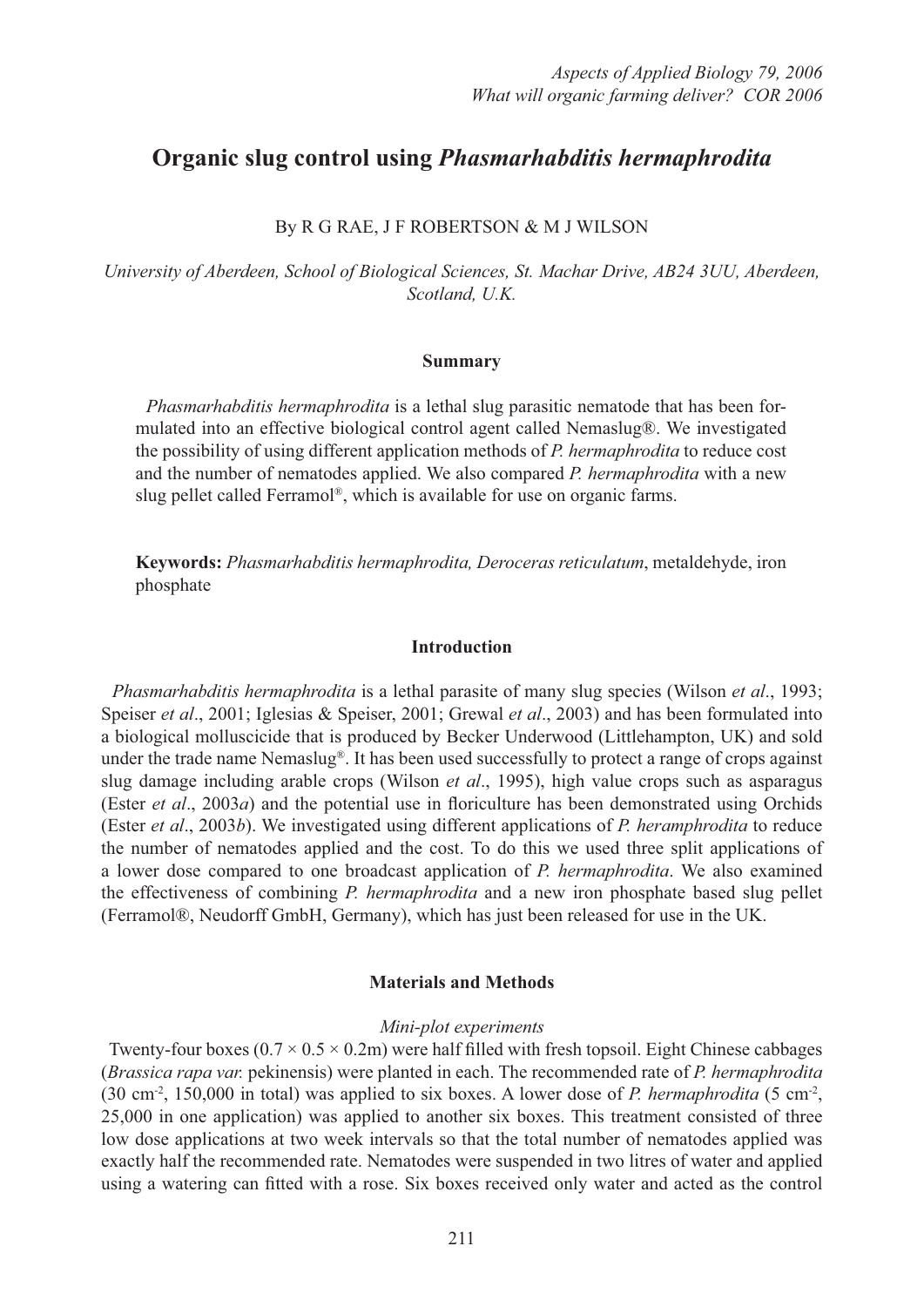and six received the recommended rate of Metarex<sup>®</sup> green (0.8 g m<sup>-2</sup>) metaldehyde pellets. Eight Deroceras reticulatum slugs were added to each box. They were supplied with a shelter to provide protection during daylight hours. All sides of the boxes were coated with Fluon® (Sydmonson, 1993) and fitted with a layer of copper fencing to prevent slugs migrating from the boxes. Slug damage was recorded every week for six weeks as percentage damage per leaf.

# *Effect of combinations of iron phosphate and* P. hermaphrodita

Eighteen seed tray propagators were filled with top soil. Five four-week-old Chinese cabbage were planted in each. There were five treatments, which consisted of: no nematodes and no molluscicides, *P. hermaphrodita*, metaldehyde, iron phosphate (5g m-2 as Ferramol®), *P. hermaphrodita*  and iron phosphate. Each treatment was replicated three times. Five *D. reticulatum* were added to each propagator and were provided with shelter. Propagators were fitted with plastic lids lined with copper tape and fitted with air holes. Once the slugs were added, the propagators were sealed and placed in an incubator at 17°C with a 12-hour light and dark cycle. Percentage damage to each leaf was assessed 1, 2, 4, 8, 12, and 16 days after treatment.

#### *Data analysis*

 Data were recorded as percentage damage per week and analysed using Kruskal Wallis and Tukey's pairwise comparision to assess differences between treatments.

## **Results**

### *Mini-plot experiment*

All treatments were significantly different from the control from week two onwards ( $P \le 0.05$ ) (Fig. 1). The recommended rate of nematodes and low dose only differed significantly on weeks 4 and 5 ( $P \le 0.05$ ). The recommended rate of nematodes and metaldehyde did not differ significantly after week 3 ( $P \ge 0.05$ ). Metaldehyde was significantly more effective than the low dose throughout the experiment ( $P \le 0.05$ ).



Fig. 1. Mean percentage damage to Chinese cabbage leaves exposed to *Deroceras reticulatum.*

# *Effect of combinations of iron phosphate and* P. hermaphrodita

Metaldehyde, iron phosphate and nematodes and iron phosphate provided significant protection against slug damage after day four ( $P \le 0.05$ ) (Fig. 2). Nematodes applied at the recommended rate provided poor slug protection and only significantly differed from the control after day 12. Metaldehyde, iron phosphate, and nematodes and iron phosphate did not differ significantly throughout the experiment  $(P > 0.05)$ .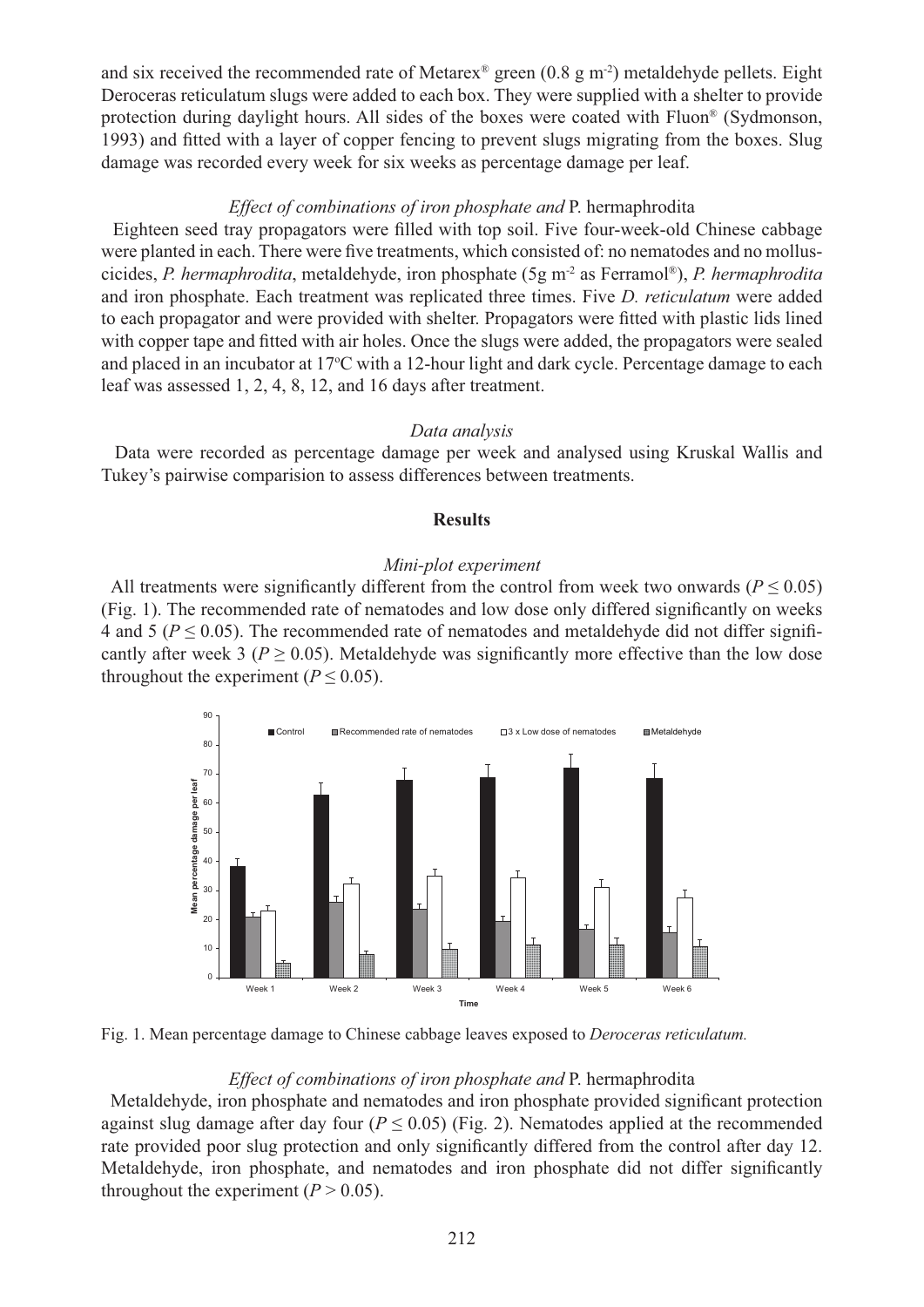

Fig. 2. Mean percentage damage of Chinese cabbage leaves exposed to *Deroceras reticulatum* treated with iron phosphate, metaldehyde, nematodes or nematodes and iron phosphate.

## **Discussion**

*P. hermaphrodita* applied three times at a lower rate provides significant protection against slug damage. These results are in agreement with Ester *et al*. (2003*a*) who also found that repeated applications at lower doses provided significant protection against slug damage in asparagus. Applying half the recommended rate and achieving slug protection represents a substantial decrease in cost thus making nematode treatments more attractive to growers.

 The combination of *P. hermaphrodita* and iron phosphate provided as good protection against slugs as metaldehyde. For organic growers in the UK., who are at a distinct disadvantage as they cannot use molluscicides such as metaldehyde or methiocarb, nematodes and iron phosphate shows massive potential. For example, by using iron phosphate, larger slug species that are resistant to nematodes will be killed and any slugs present in the soil will be killed by the nematodes. In order to confirm these results further research will focus on large-scale field trials.

## **Acknowledgements**

 The authors wish to thank John G Skea and Sons, and Stewart Jamieson for their kind collaboration with this study, and the Kintail Land Research Foundation who provide financial support to the organic programme at the University of Aberdeen.

#### **References**

**Ester A, Rozen Van K, Molendijk L P G. 2003***a***.** Field experiments using the rhabditid nematode *Phasmarhabditis hermaphrodita* or salt as control measures against slugs in green asparagus. *Crop Protection* **22**:689–695.

**Ester A, Rozen Van K, Hazendonk A. 2003b.** Efficacy of pesticicides to control *Lehmannia valentiana* (Férussac) in orchids (*Cymbidium*) in greenhouse experiments. In *Slugs and Snails: Agricultural, Veterinary and Environmental Perspectives*, pp. 89–94. Ed. G Dussart. Alton, Hants: